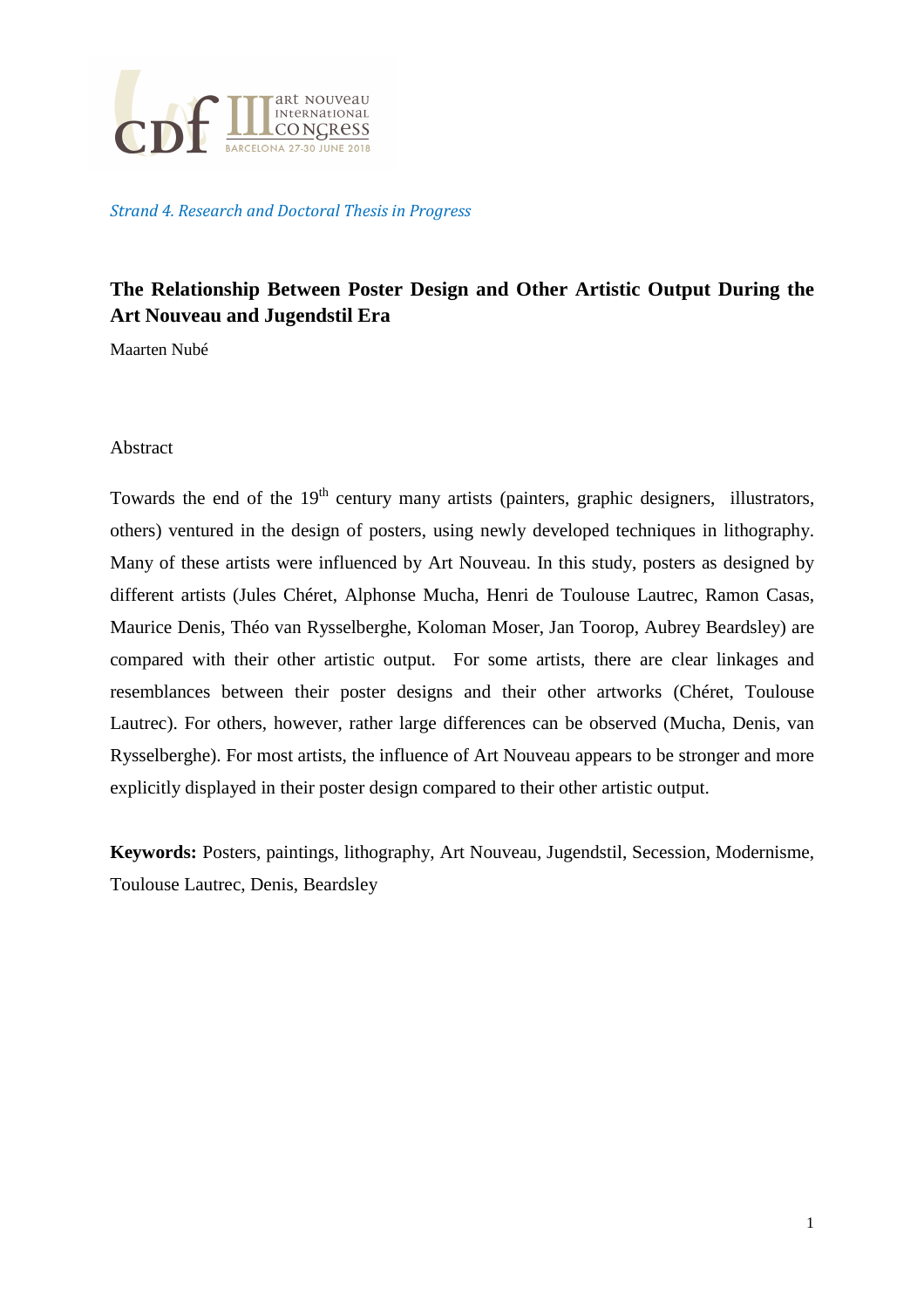

## **1. Introduction**

Towards the end of the 19th century there were great improvements in the techniques of lithography. Numerous painters, graphic designers, and other artists all over Europe ventured into the new techniques of colour printing. One specific application of lithography that became very popular was the making of posters. At the same time, it was the era of Art Nouveau and Jugendstil.

This study examines the way artists (painters, graphic designers, illustrators) combined designing and producing posters - which were often in Art Nouveau style - with their other artistic output.

To structure the present analysis, three types of artists will be distuinguished. Firstly, those who were, at least for a certain period, almost exclusively active in the field of poster making. Examples are Jules Chéret, Alphonse Mucha, Paul Berthon, Henri Privat-Livemont and others. These artists are widely known for their poster designs, but not, or much less for other artistic output. Secondly, those artists who made a sizeable number of posters, but designing posters cannot be considered their main artistic output. Artists belonging to this category are equally or even better known for their other artworks. Examples are Henri de Toulouse Lautrec, Théophile Steinlen and Ramon Casas. A third category of artists are those who became primarily famous for other work, while they only ventured on a very limited scale in poster design. Among these are for example some members of the Nabis-group (Maurice Dennis, Pierre Bonnard), Théo van Rysselberghe, Jan Toorop, Koloman Moser and Aubrey Beardsley.

For representatives from each group, we explore how posters relate to their other work. We hypothesize that often, but not always, the influence of Art Nouveau is more clearly apparent in the design of posters than in other work by the same artist. This is in particular the case for those artists who, for the purpose of this study, are classified in the third category, that is those who produced only a very limited number of posters. For some of them, designing a poster might have been a sort of side-line or just an experiment in their overall artistic development.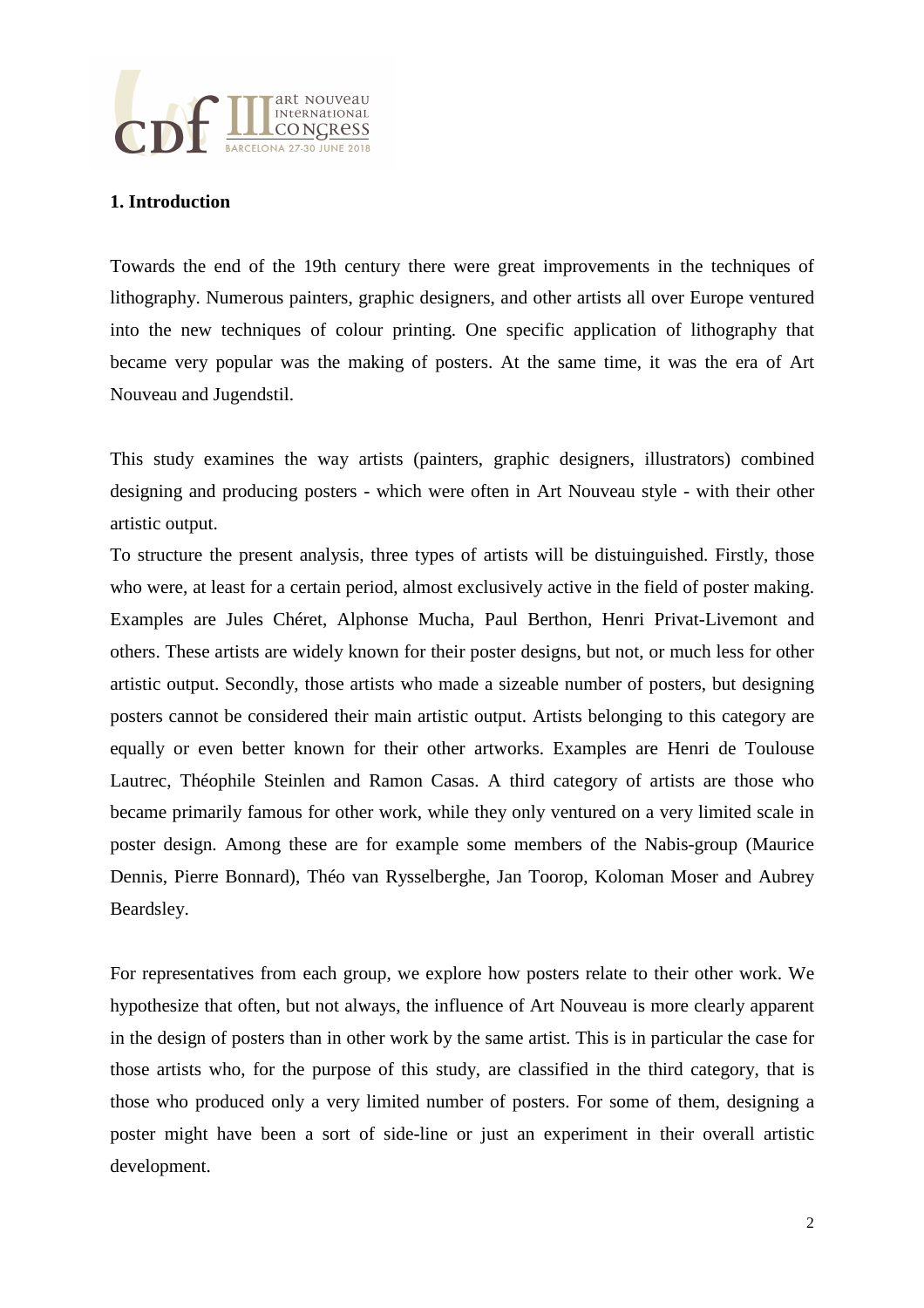

# **2. Artists mainly known for their poster design**

#### *Jules Chéret(1836-1932)*

When Jules Chéret, in 1859, went for a second time to London to try his luck in printing and lithography, he soon met the French-British perfume manufacturer Eugène Rimmel. Chéret and Rimmel became friends and a few years later Rimmel started to support Chéret in establishing a commercial lithographic printing shop in Paris. New modern presses were shipped from England to Paris and in 1866 Chéret's new printing shop could start operations.

It was the beginning of major developments in poster printing and poster design. Jules Chéret started to experiment with new technologies in lithography, using more than one stone and great improvements were made particularly in the use of colour. In addition, the poster designs by Chéret were radically different from what had been usual up to then. The text of a poster was no longer only a source of practical information, but became part of the overall design, with letters integrated in the overall image. At the same time the amount of text was significantly reduced as it was the image that should convey the message. The posters by Chéret, often characterised by images of colourful, delicate young women in fashionable clothes, were not only a great success among the general Parisian public, also numerous artists, such as Toulouse Lautrec, Monet, Degas and Rodin became highly interested in the new developments in lithography<sup>1</sup>.

Between 1880 and 1900 Chéret produced almost 1500 posters: posters for cabaret, theatre, and opera, as well as commercial posters for products such as soaps, wines, cigarettes, lamp oils, etc. As a result of his popularity Chéret also received various commissions for mural paintings, which would serve as interior decoration. Chéret's friend Baron Joseph Vitta for instance invited him to design mural paintings for his villa La Sapinière (Evian)<sup>2</sup>. Thanks to the innovative work of Chéret the designing and printing of posters, which up to then had been mainly a manufacturing activity, became increasingly accepted as a form of art.

l

<sup>&</sup>lt;sup>1</sup> Ruth ISKIN, *The Poster: Art, Advertising, Design, and collecting, 1860s-1900s, Hanover, New Hampshire* Dartmouth, College Press, 2014, p.3.

<sup>2</sup> R. ISKIN, *The Poster......... ,* p.152.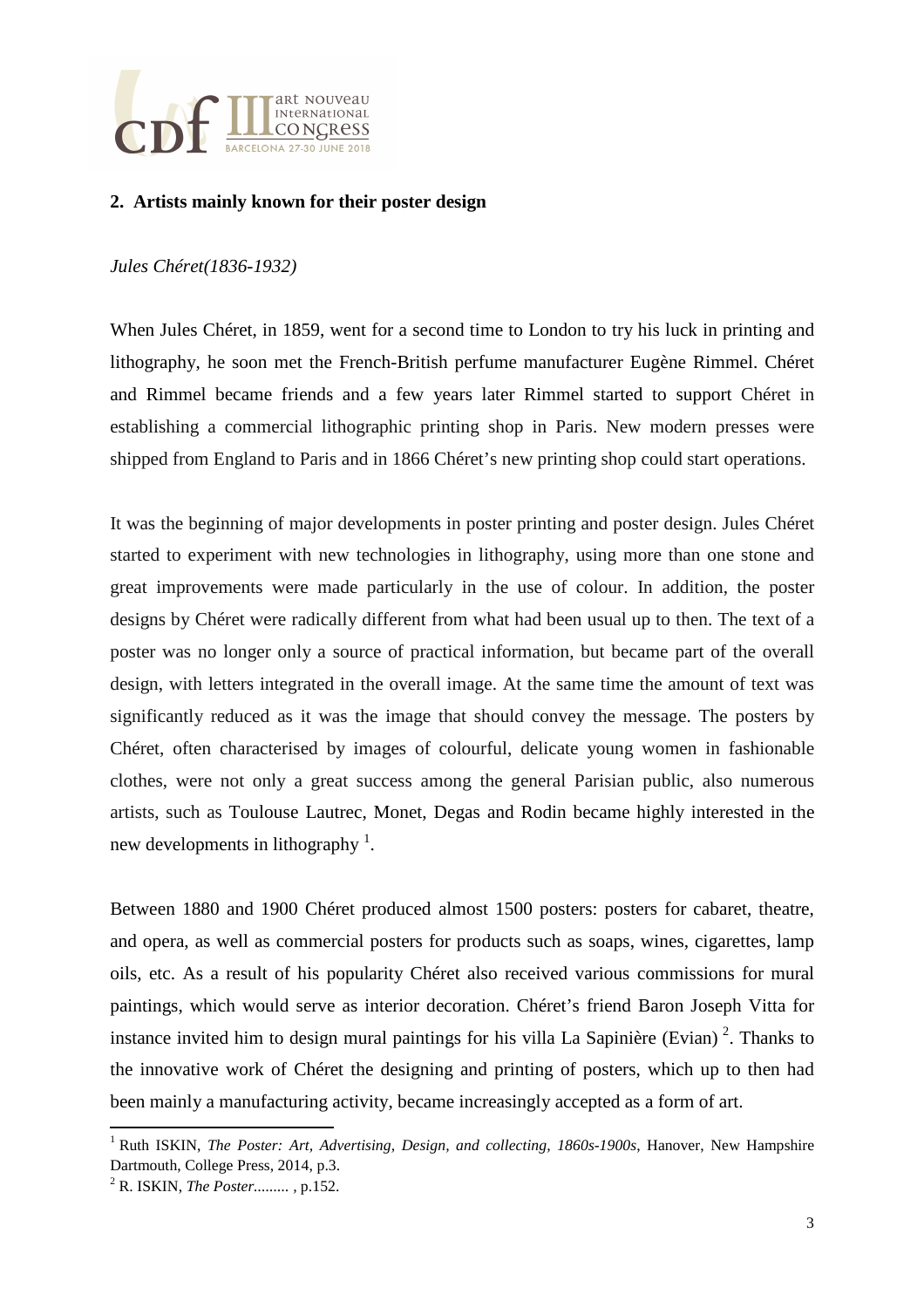

When comparing for the purpose of the present paper Chéret's murals and other paintings with his poster designs, there appear to be quite some similarities in style, themes and subjects. In many of these works dancing women in colourful outfits are frequently featuring subjects and the overall atmosphere in paintings and posters is often rather similar. Altogether, there seems to be a relatively high degree of uniformity in the various forms of artistic output of Chéret, whether oil paintings, pastels or posters. As an example we place Chéret's poster 'Bal au Moulin Rouge' next to the painted decoration Chéret designed for the stage curtain of the Musée Grévin in Paris.

### *Alphonse Mucha (1860-1939)*

l

Alphonse Mucha, born in 1860 in Moravia, spent as a young adult some years in Vienna, but subsequently moved to Paris in 1887, where he lived for almost twenty years. Between 1904 and 1910 Mucha made several trips to the United States and returned to his homeland in 1910, where he lived in Prague until his death in 1939 $^3$ .

The artistic output of Mucha consists of paintings, drawings, illustrations for books, magazines, calendars and other printed materials. Mucha was also active in designing jewellery, stained glass windows, sculpture and interior design<sup>4</sup>. However, by far his most widely known artworks are his posters. In 1894 Alphonse Mucha made his breakthrough with a poster for the Parisian stage performer Sarah Bernhardt. It was the turning point in Mucha's career. The posters were of a radically new style both in terms of format, approximately two meters high and 75 cm wide, as in terms of design. Over a period of five years Mucha made six more posters for Sarah Bernhardt. In all posters Sarah Bernhardt features in full length on the poster, richly dressed, and surrounded by floral, oriental or byzantine decorative patterns, with everything painted in relatively soft colours.

In the years that followed, Mucha's popularity rose fast. He received commissions to design posters for a wide variety of products and companies such as Job cigarette papers, the

<sup>&</sup>lt;sup>3</sup> Jeremy HOWARD, Art Nouveau, International and national styles in Europe, Manchester/New York, Manchester University Press, 1996, p.18-23.

<sup>4</sup> Sarah MUCHA (ed.): *Alphonse Mucha,* Mucha Ltd/Malcolm Saunders Publishing Ltd, 2000.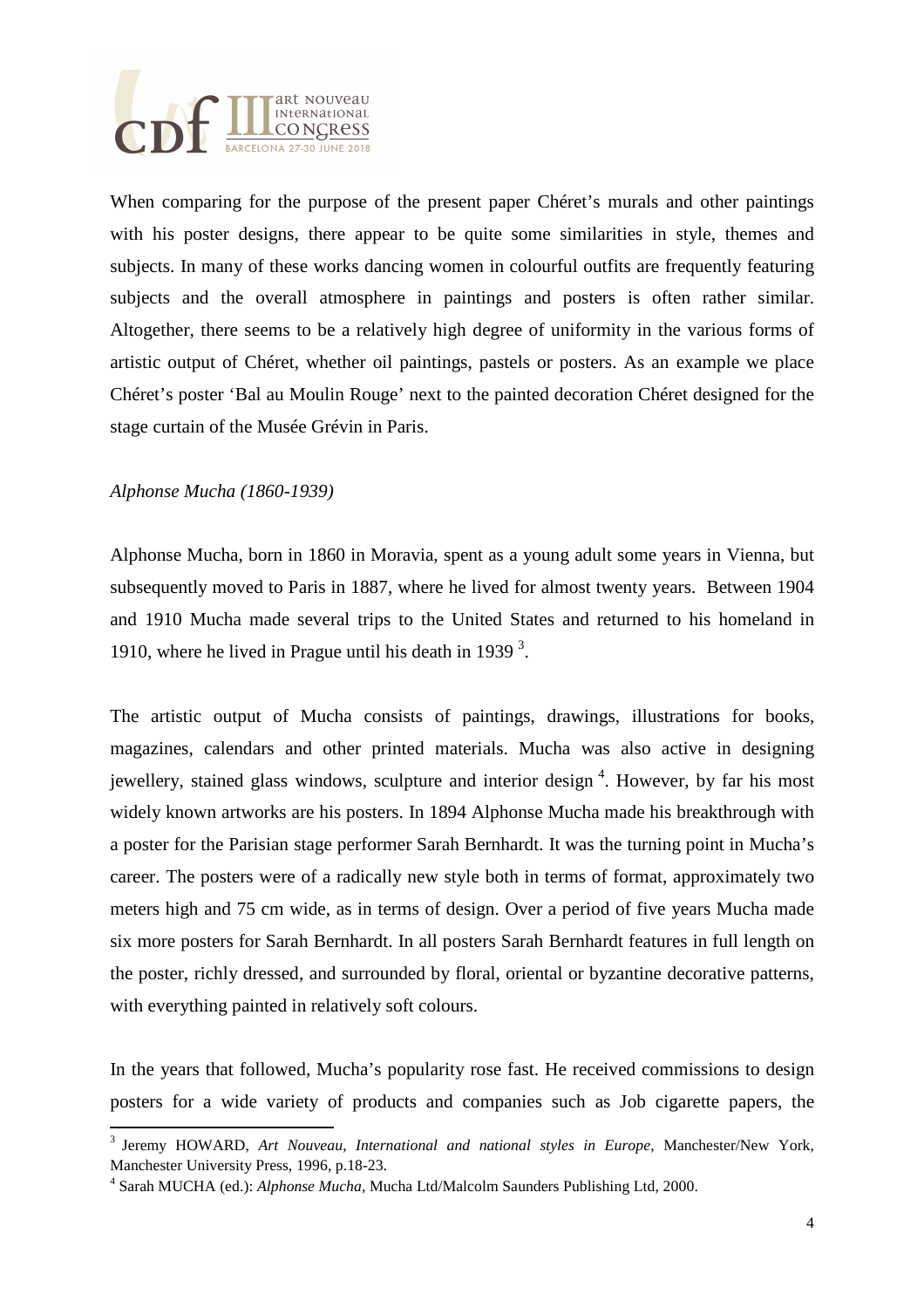

Monaco-Monte Carlo railway services, Nestlé baby foods, Waverley cycles, Moët et Chandon champagne, and so on. But as mentioned above, Mucha was active in various fields, including oil painting. In Mucha's own eyes, by far his most important oil paintings are presumably the works he made under the name 'The Slav Epic'. Already in earlier work, Mucha had shown interest and skills in painting historical scenes, for example with his decoration of the walls and ceiling of the Lord Mayor's Hall in the Obecni Dum, the new municipal building of Prague, built between 1905 and 1912. But it was thanks to the support of the American businessman Charles Richard Crane that Mucha could finally start painting his 'masterpiece', the 'Slav Epic'. Working on it for more than 15 years (between 1912 and 1928), it resulted in twenty immensely large panels, measuring up to six by eight meters and portraying a thousand years of history of the Slavic peoples.

When making a comparison between the paintings by Mucha and in particular his 'Slav Epic' on the one hand, and his lithographic posters on the other hand, there appears to be a vast distance between the two. The posters, which feature practically always women with long curly hair, with an expression of the 'femme fatale' and surrounded by floral decorations, are a landmark in Art Nouveau poster history. The paintings, on the other hand, are of a total different nature, depicting in a realistic and classical painting style major events in Czech and Slav history, full of symbolism and religion. To illustrate the widely different nature of Mucha's posters and paintings, the poster for Job cigarette paper is placed beside a segment taken from one of the ' Slav Epic' panels (Panel 2, 'The Celebration of Svatovit').

#### **3. Artists known for their poster design, but as much or more for other artistic output**

#### *Henri de Toulouse Lautrec (1864-1901)*

Henri de Toulouse Lautrec made about 30 lithographic posters, a very small number compared, for example, to the more than 1400 posters designed by Jules Chéret. Yet, the influence by Toulouse Lautrec on poster design and poster development can hardly be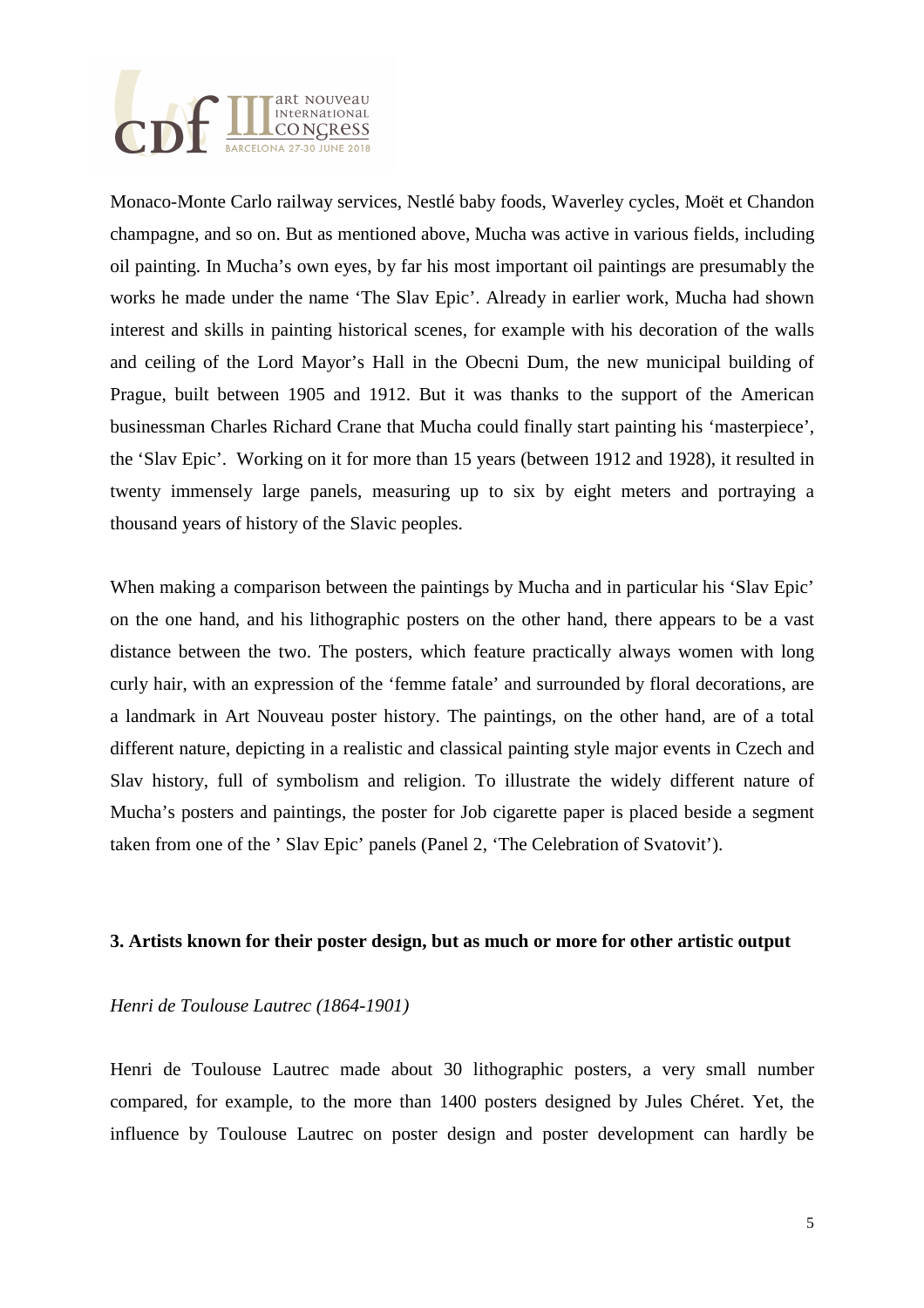

underestimated  $5$ . In 1891 Toulouse Lautrec made his first poster: the litho 'Moulin Rouge: La Goulue'. The poster, advertising the cabaret club Moulin Rouge, depicts the cancan dancer 'La Goulue' (the 'Glutton') and her dance partner 'Valentin le Désossé' ('No bones Valentine'). The large four-colour poster (170x119 cm) was an immediate success and an estimated 3000 copies were posted on hoardings or otherwise distributed all over Paris. In the years that followed Toulouse Lautrec made posters for various purposes. He designed posters for a number of artists (Aristide Bruant, Jane Avril, May Belfort, Caudieux), but also posters which were aimed at promoting books, such as the story 'Reine de Joi' by Victor Jozé, and 'Babylon d'Allemagne', from the same author. The only poster Toulouse Lautrec made for a manufactured product is the one he designed for the bicycle chain 'La Chaîne Simpson'<sup>6</sup>. With his posters, characterized by large surfaces in one colour, little perspective, solid lines, and cropping of images, Toulouse Lautrec did set a completely new standard in poster design. The style adopted by Toulouse Lautrec was clearly influenced by Japanese woodblock prints which, at that time, became increasingly popular, not the least because of the activities of art promotor Samuel Bing, who in 1895 had opened in Paris the art gallery 'La Maison de l 'Art Nouveau<sup>, 7</sup>.

Yet, the posters are only a small part of the total artistic output of Toulouse Lautrec. Altogether he produced some 700 paintings, close to 300 watercolours, over 5000 drawings and about 350 prints and lithos. So what is the relationship between the posters designed by Toulouse Lautrec and his other artistic output? In particular in his paintings and drawings Toulouse Lautrec shows a very strong capability to illustrate the human aspects of everyday life in the Parisian entertainment world of those days. People, mostly women, are portrayed in everyday situations, such as sitting on a sofa, standing before a mirror or putting on their stockings. Also in Toulouse Lautrec's posters, it is the people, their faces, their postures, and their interactions which create the image. The difference with the paintings is perhaps that the

l

<sup>5</sup> R. ISKIN, *The Poster .......* , p. 51.

<sup>6</sup> Jordi VIGUÉ, *Galerie van de Grote Meesters: Toulouse Lautrec*, Lisse, Rebo International b.v., 2005, p 99 (Dutch language) (originally: *Galeria de Grandes Maestros: Toulouse Lautrec*, Barcelona, Gorg Blanc S.L., 2005).

<sup>7</sup> Gabriel WEISBERG, Edwin BECKER, Évelyne POSSÉMÉ (ed.): *De oorsprong van l'Art Nouveau: Het Bing Imperium* (exhibition catalogue, van Gogh Museum, 26 nov. 2004-27 febr. 2005), Amsterdam, van Gogh Museum/Mercatorfonds, 2005 (Dutch language).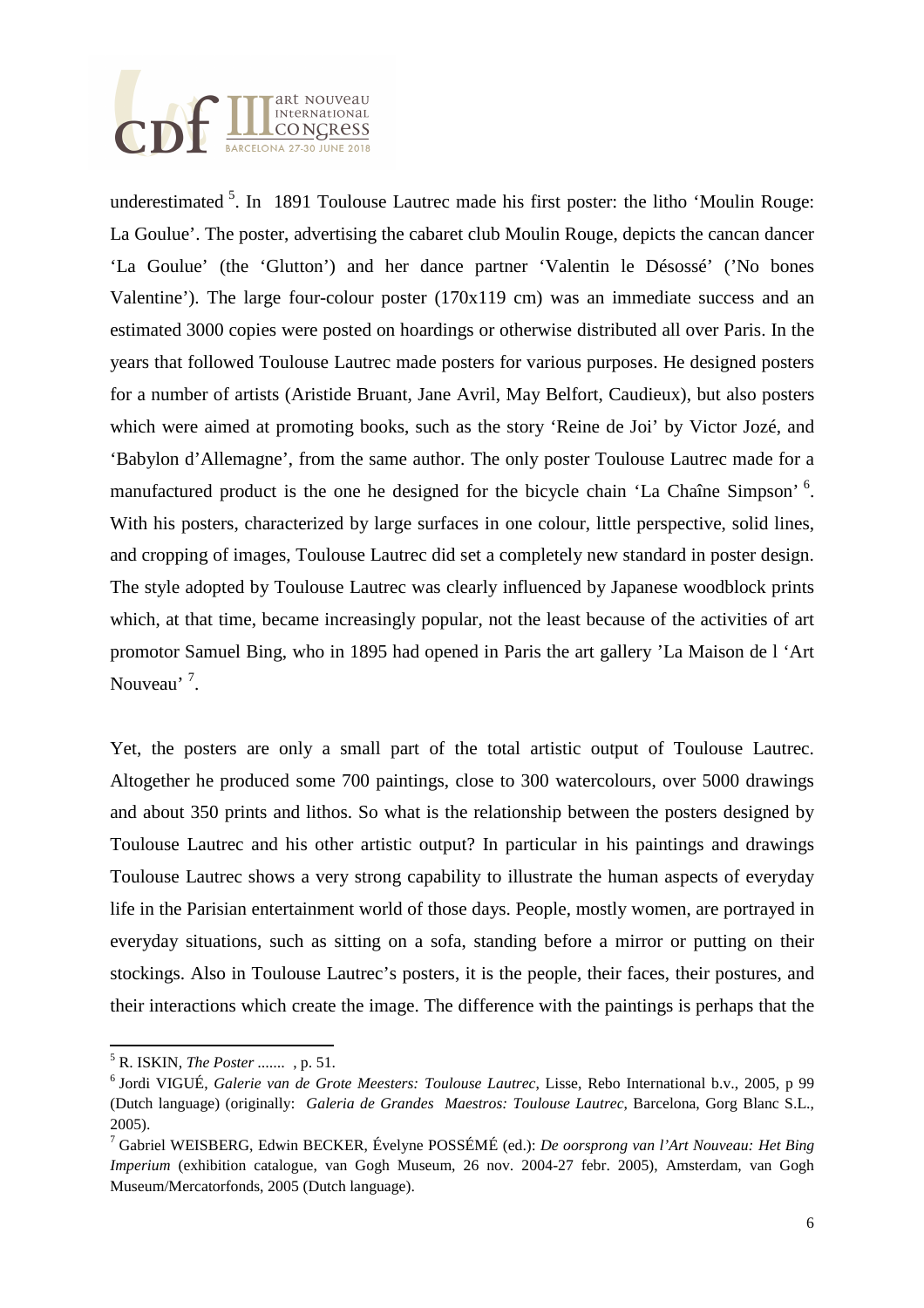

individuals in Toulouse Lautrec's posters have more the character of a caricature. Human expressions are just somewhat exaggerated and humour and irony and perhaps even mocking come into play. Yet, posters and paintings display to a large extent a similar atmosphere and there appears to be a sort of continuity and contextual interrelationship between all these works.

Two examples are given to illustrate the relationship and resemblances between paintings and posters by Toulouse Lautrec. First we compare the painting 'La Danse au Moulin Rouge' with the poster 'Le Moulin Rouge: La Goulue' (Fig. 1; Fig. 2). We also place the poster 'L'Estampe originale' next to the painting 'Jane Avril entering the Moulin Rouge'

### *Ramon Casas (1866-1932)*

l

Born in 1866 in Barcelona, Ramon Casas went in 1881, at the age of 15, for the first time to Paris. Between 1883 and 1887 Casas lived part of the year in Paris, mainly autumns and winters, while spending the remaining time in Barcelona, Madrid or Granada. In 1897 Casas returned to Barcelona and established, together with Santiago Russinol, Miguel Utrillo and Pere Romeu, the artist café Els Quatre Gats. The café was based on the café-theatre Le Chat Noir, which Ramon Casas had been visiting frequently during his stay in Paris. In the years that followed Els Quatre Gats became the center of modernista developments in Barcelona <sup>89</sup>.

Ramon Casas is above all known as a painter. During his years in Paris he became acquaintened with French painters such as Degas, Manet and Toulouse Lautrec. It is under the influence of these painters that Casas developed his own style and became one of the pioneers and main representatives of 'modernisme' or 'Catalan modernisme'. As a painter Casas is especially known for his skills in painting large crowds, whether in the open air, theatres or other places. Casas is also known as a portraitist, having made a large number of drawings

<sup>&</sup>lt;sup>8</sup> Fransesc FONTBONA: 'Van Sala Parés via Els Quatre Gats naar de kunst van de volksbuurten', in Teresa SALA (ed.): *Barcelona 1900* (exhibition catalogue, van Gogh Museum, 21 sept. 2007 – 20 jan. 2008), Amsterdam, van Gogh Museum, 2007, p. 129-158 (2007 (Dutch language).

<sup>9</sup> Eliseu TRENC BALLESTER: 'Graphic Arts in Catalonia, 1888-1936', in *Hommage to Barcelona, The City and its art, 1888-1936* (exhibition catalogue, Hayward Gallery, 14 Nov. 1985-23 Febr. 1986), London Hayward Gallery, 1985, p. 241-252.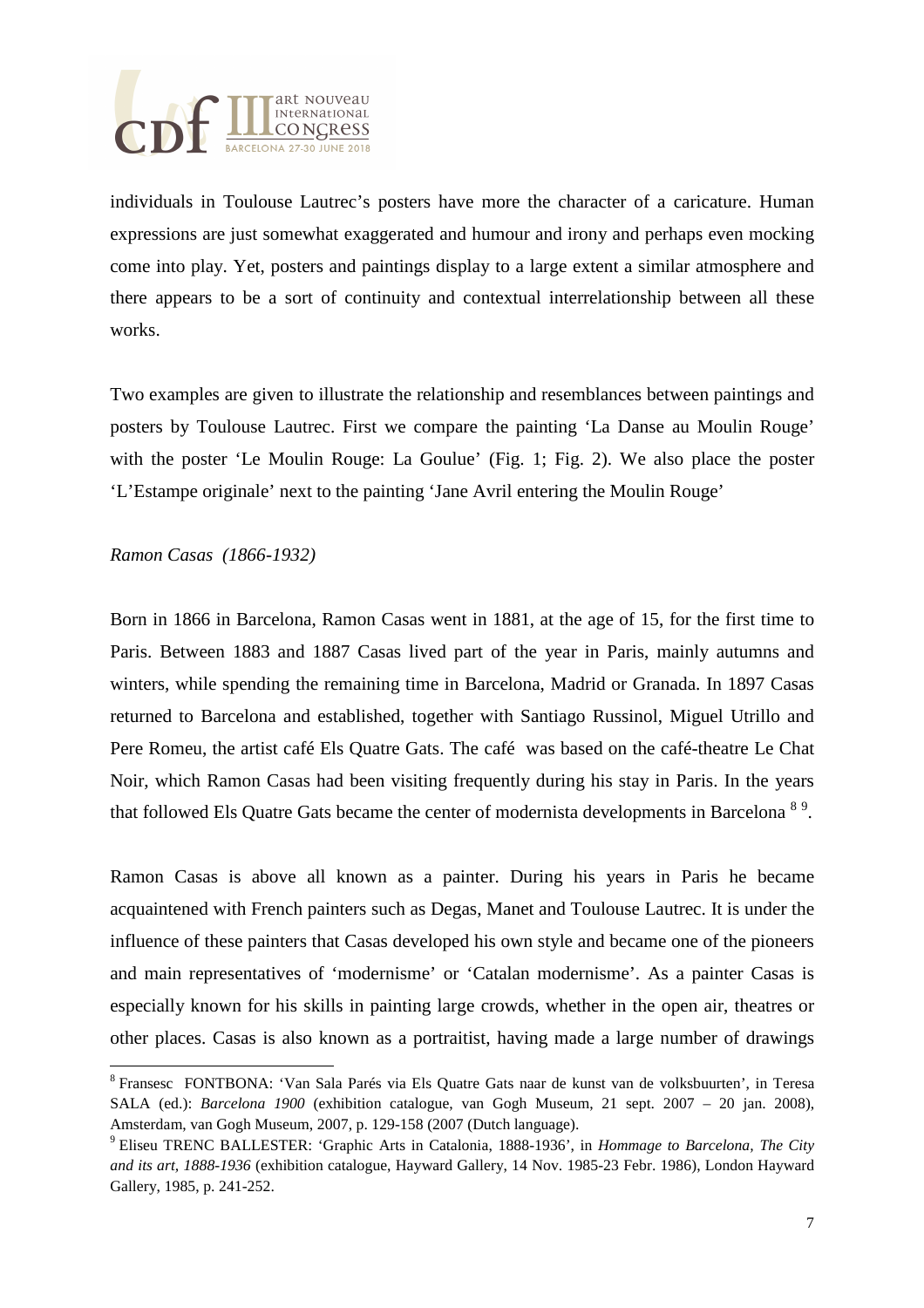

and paintings of many of the intellectual, political and economic elite, not only from Barcelona, but also from Paris, Madrid and beyond.

Yet during his stay in Paris Casas also witnessed the developments in lithography and became familiar with the posters as made by Chéret, Grasset, Steinlen, Toulouse Lautrec and others. It is therefore of no surprise that back in Barcelona, Casas also took up poster design. Ramon Casas produced a sizeable number of posters, first of all for the Els Quatre Gats café itself, such as the poster 'Sombras', advertising the 'shadow play' ('Theatre d'Hombres') copied from Le Chat Noir in Paris. But Ramon Casas also designed posters for a variety of brandnames, such as Champagne Codornia, Los Cigarillos Paris, Anis del Mono Vicente Bosch, etc. The various posters designed by Casas display a wide variety of styles. Some appear to be close to Casas' painting style, such as the posters for Job cigarette papers and Los Cigarillos Paris. Others are quite directly related to Spanish or Catalan culture, such as the posters for Vicente Bosch Anis del Mono (with the woman in traditional dress) or the posters advertising bull fights. But there are also posters which are much more reflecting the time Casas had spent in Paris - for example the posters for Codorniu, Fabra Barcelona, and Auto Garage Central, or the above mentioned 'Sombras' poster for Els Quatre Gats.

The different styles in which Casas designed posters can be illustrated by placing three of his posters besides each other: the posters 'Job papier à cigarettes', 'Auto Garage Central' and one of the 'Anis del Mono' posters.

# **4. Artists widely known for their other artistic output, but who designed only few posters**

#### *Maurice Denis (1870-1943)*

A painter whose poster production fits pre-eminently in the third category of this study is Maurice Denis. Maurice Denis has a large oeuvre of paintings, drawings, lithographs and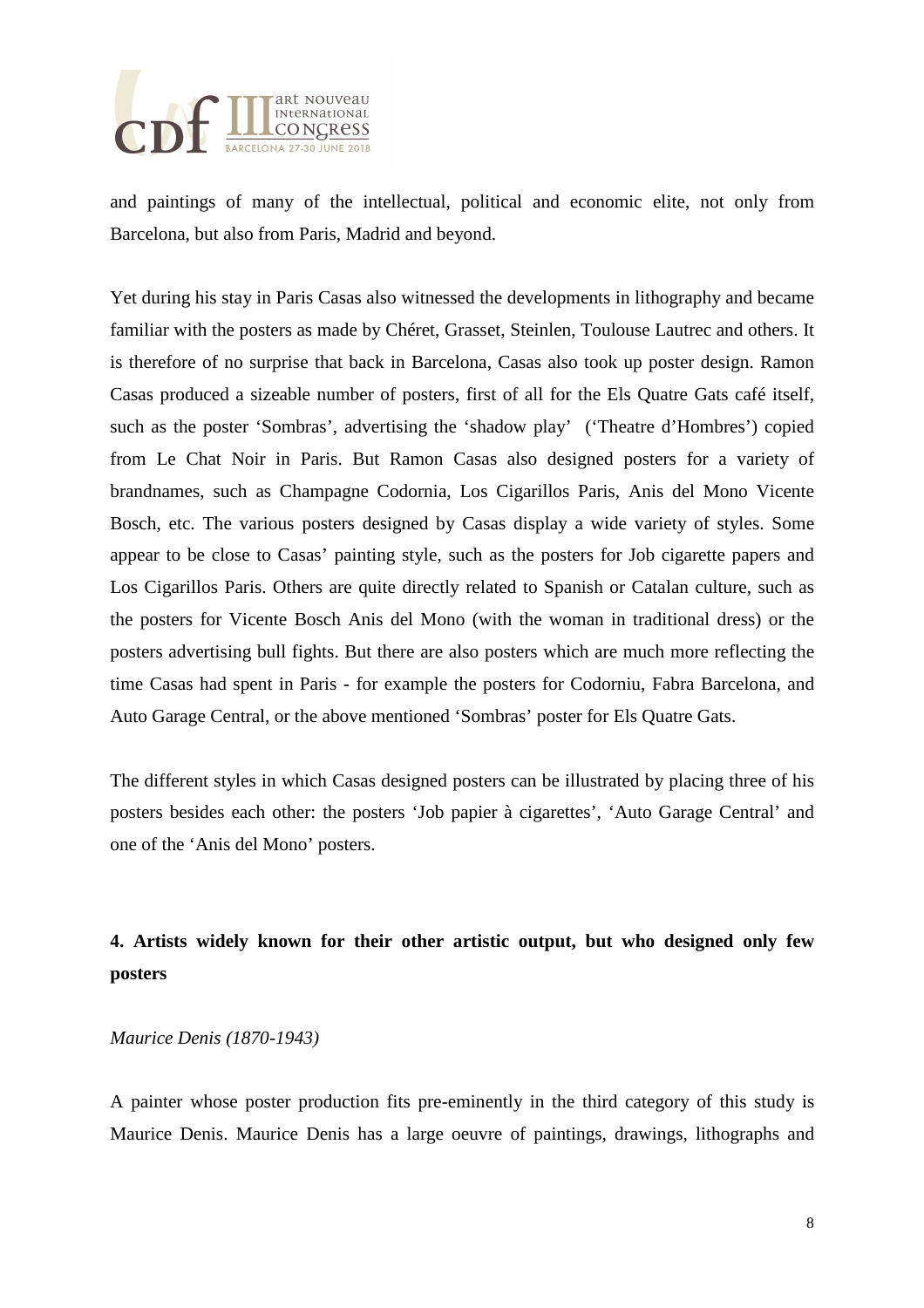

l

decorative panels, and he was also active in designing stained glass windows, mosaics, ceramics, wallpapers and the like. However, Denis designed only one poster.

Maurice Denis was one of the founding members of a group of painters who called themselves 'Les Nabis' (Hebrew for 'prophets')<sup>10</sup>. The group was established between 1888 and 1890, as a sort of reaction to impressionism. Besides Denis, among the other members were the painters Paul Sérusier, Pierre Bonnard, Édouard Vuillard, Félix Vallotton, Paul Ranson and Henri-Gabriel Ibels. Within the group Denis was the most theoretically oriented and also the most religious one. His nickname was 'Le Nabi aux belles icônes'. The members of Les Nabis experimented with new forms of painting, where use of colour and compositional lay-out tended towards abstract art. As the symbolic meaning of the artwork was important, the style has clear overlaps with symbolism. The Nabis also considered the decorative function of art important, as, in their opinion, it could help narrow down the distance between autonomous and applied arts. Accordingly, several of the Nabis got involved in decorative mural paintings for private houses. The Russian art collector Ivan Morozov for example asked Denis to decorate the music room in his mansion in Moscow. It resulted in a set of large decorative panels titled 'The Story of Psyche' <sup>11</sup>.

In 1892, the art critic and owner of the Toulouse newspaper La Dépêche, Arthur Huc, requested Denis to design a promotional poster for his newspaper. The request resulted in a poster which carries almost all characteristics of Art Nouveau: a woman with curly hair at the centre of the image, the dress of the woman drawn in elegant sinuous lines and decorated with flowers, and an overall design with very little use of perspective (Fig. 3). Designing this poster seems to have been a one-time event within the total oeuvre of Denis, and it might well have been a sort of kindness to Arthur Huc, who had asked him to make the poster.

<sup>10</sup> Patricia ECKERT BOYER, *The Nabis and the Parisian Avant-Garde* (exhibition catalogue, Zimmerli Art Museum), New Brunswick/London, Rutgers University Press, 1988.

<sup>&</sup>lt;sup>11</sup> Albert KOSTENEVICH, *Gauguin, Bonnard, Denis, Een Russische liefde voor Franse kunst* (exhibition catalogue, Hermitage Amsterdam, 14 sept. 2013 – 28 febr. 2014), Amsterdam, Hermitage, 2013, p. 117-129 (Dutch language).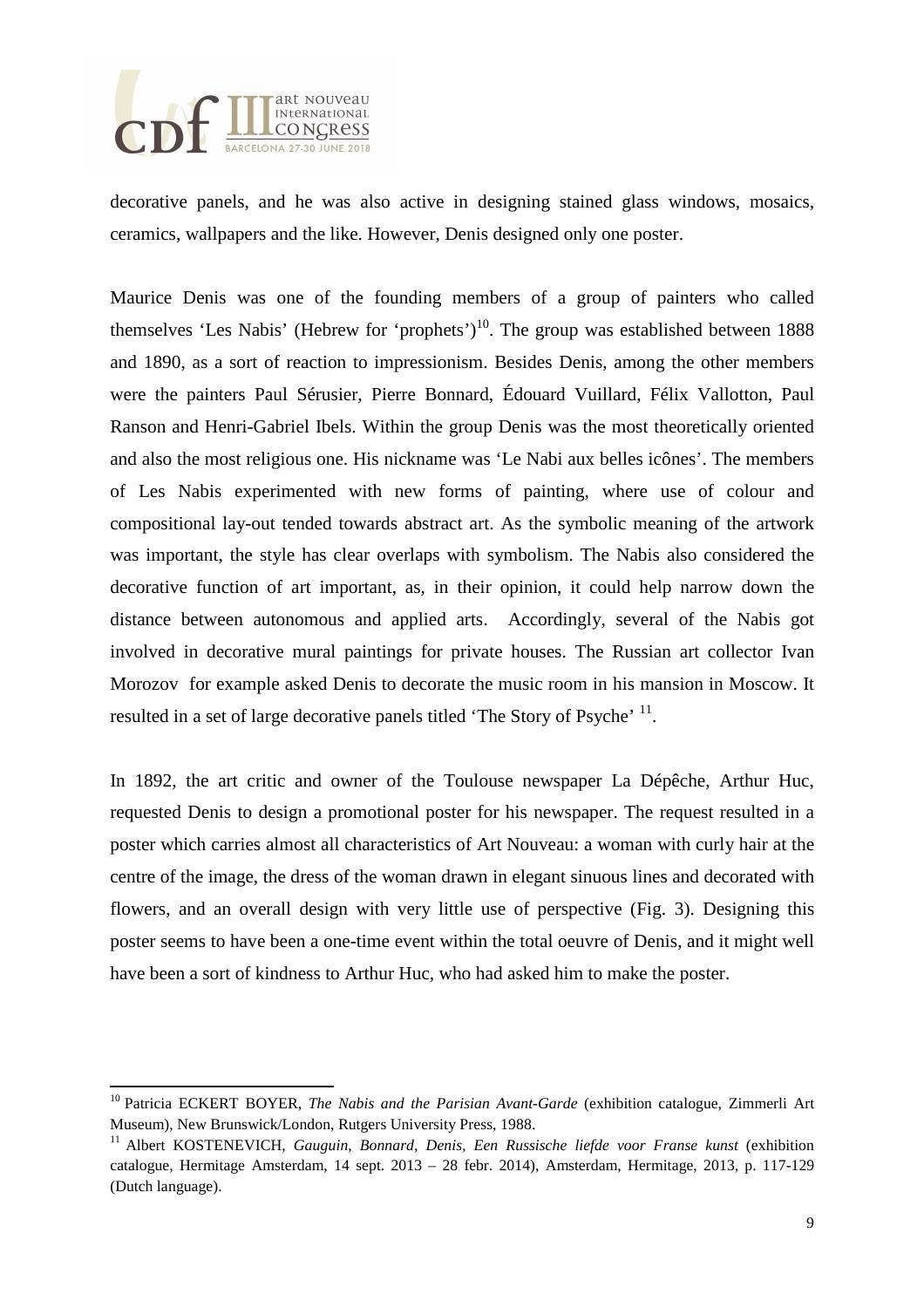

An interesting analysis was made by Katherine Kuenzli<sup>12</sup>, who compared the poster for La Dépêche with a painting by Denis from the same year, titled 'Ladder in the Foliage' (Fig. 4). Originally the painting was designed as a ceiling decoration for the house of the painter and music publisher Henri Lerolle. While the two works have a lot in common, particularly in terms of composition, the painting has a strong allusive character, while the poster delivers a rather straightforward message, that is to read and buy the newspaper. That Denis possibly considered this poster design as a sort of frivolic task, might perhaps be illustrated by the way he painted the feet of the woman: they are both left feet.

### *Théo van Rysselberghe (1862-1926)*

 $\overline{a}$ 

In 1883 the Belgian painter Théo van Rysselberghe was one of the founders of the artists group 'Les XX' in Brussels. The objective of the group was, among others, to bring together the various disciplines of art, such as painting, music, literature, architecture and sculpture. Apart from van Rysselberghe, well known members of the group were James Ensor, August Rodin and Paul Signac. In 1893 the group was transformed into 'La Libre Esthétique', in which van Rysselberghe played again an important role <sup>13</sup>.

In the beginning of his career van Rysselberghe painted in an impressionistic style. However, after his visit to Paris in 1886 and having seen works by George Seurat like 'Un dimanche à la Grande Jatte', van Rysselberghe changed his style towards pointillisme and divisionism. For this painting style he became most known. One of his most widely known works is 'La Lecture par Emile Verhaeren'('A Reading by Emile Verhaeren', 1901). Decorative panels represent another type of van Rysselberghe's paintings. In 1902 the Art Nouveau architect Victor Horta invited van Rysselberghe to design a decorative painting for the newly built villa of Armand Solvay in Brussels. It resulted in a very large painting (320x448 cm), titled 'La Lecture au Jardin' ('A Reading in the Garden'), which was placed in the stair landing of the house.

<sup>12</sup> Katherine KUENZLI, *The Nabis and intimate Modernism: Painting and the Decorative at the Fin-de-Siècle*, London/New York, Routledge, 2016 (Asghate, 2010), p. 62.

<sup>13</sup> Jan BLOCK, 'Théo van Rysselberghe and the Architecture of Decoration'*, The Low Countries: Arts and Society in Flanders and The Netherlands,* 18, 2010, p. 254-264.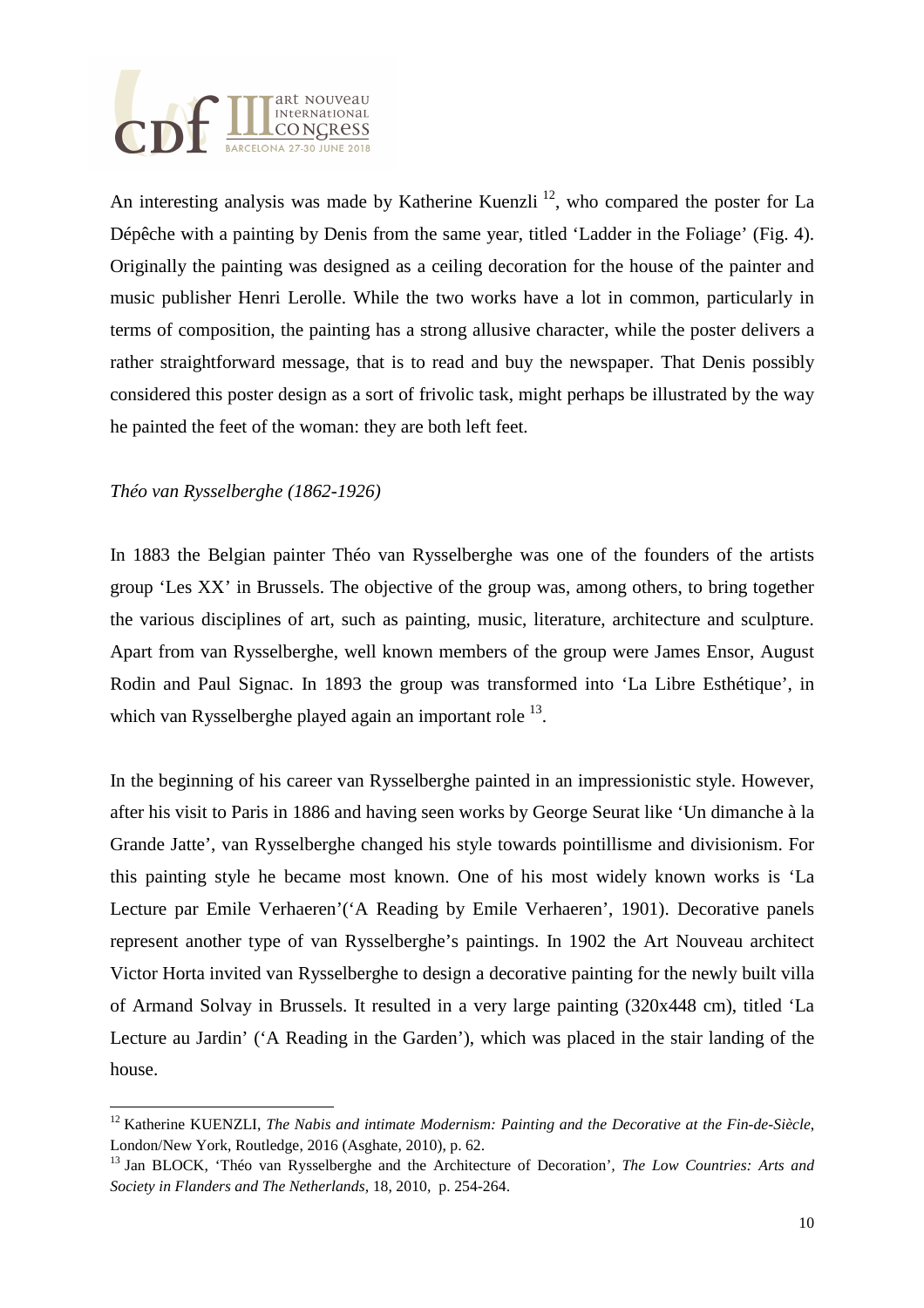

But van Rysselberghe was also highly interested in lithography and poster design. In 1895 he was commissioned to design a set of affiches for the Belgian train company Wagons-Lits. The designs for the Wagons-Lits affiches were done in oil paint in a still rather classical impressionistic style. However, more or less in the same period van Rysselberghe designed posters in a much more modern style, very different from those he designed for the Wagons-Lits company. Examples are the two affiches he designed for the expositions of 'La Libre Esthétique' of 1896 and 1897<sup>14</sup>. Here, the influence of Toulouse Lautrec is clearly visible. In fact, the 1896 poster shows strong similarities with a poster of Toulouse Lautrec for the 'Salon des Cent Exposition Internationale d'Affiches', held in Paris in 1895. Finally a poster even more noteworthy is the one van Rysselberghe made for the Brussels art gallery and printing shop N.Lembrée (1897). Here van Rysselberghe seems to follow more strictly the style of publicity posters as it developed in Paris at the time. Perhaps van Rysselberghe thought that in this way the commercial objectives of the poster were met at its best.

We conclude by placing the Lembrée poster next to the decorative (and pointillistic) painting that van Rysselberghe made for the Solvay Villa. It is with the poster where van Rysselberghe has most clearly expressed a connection with Art Nouveau.

# *Jan Toorop (1858-1928)*

l

The Dutch painter Jan Toorop is specifically known for the poster he designed for the Delft Salad Oil Factory. The poster was one of a series of posters, commissioned by this food products company to various painters, including George Hendrik Breitner, Bart van der Leck and Theo Nieuwenhuis.

Jan Toorop was born in Java, Indonesia, but moved to the Netherlands at the age of 11. He painted successively in various styles, such as naturalism, impressionism, pointillism and symbolism, but is most known for his work in symbolistic style. In many of his paintings, drawings, lithos and other work, there is clearly an Indonesian influence, combined with

<sup>14</sup> Hadewych HERNALSTEEN, *Brussel Bedrukt, Affiches voor de tentoonstellingen van Brusselse kunstenaarsverenigingen, 1880-1914,* Masterproef, Faculteit Letteren en Wijsbegeerte, Universiteit Gent, Academiejaar 2011-2012 (Dutch language).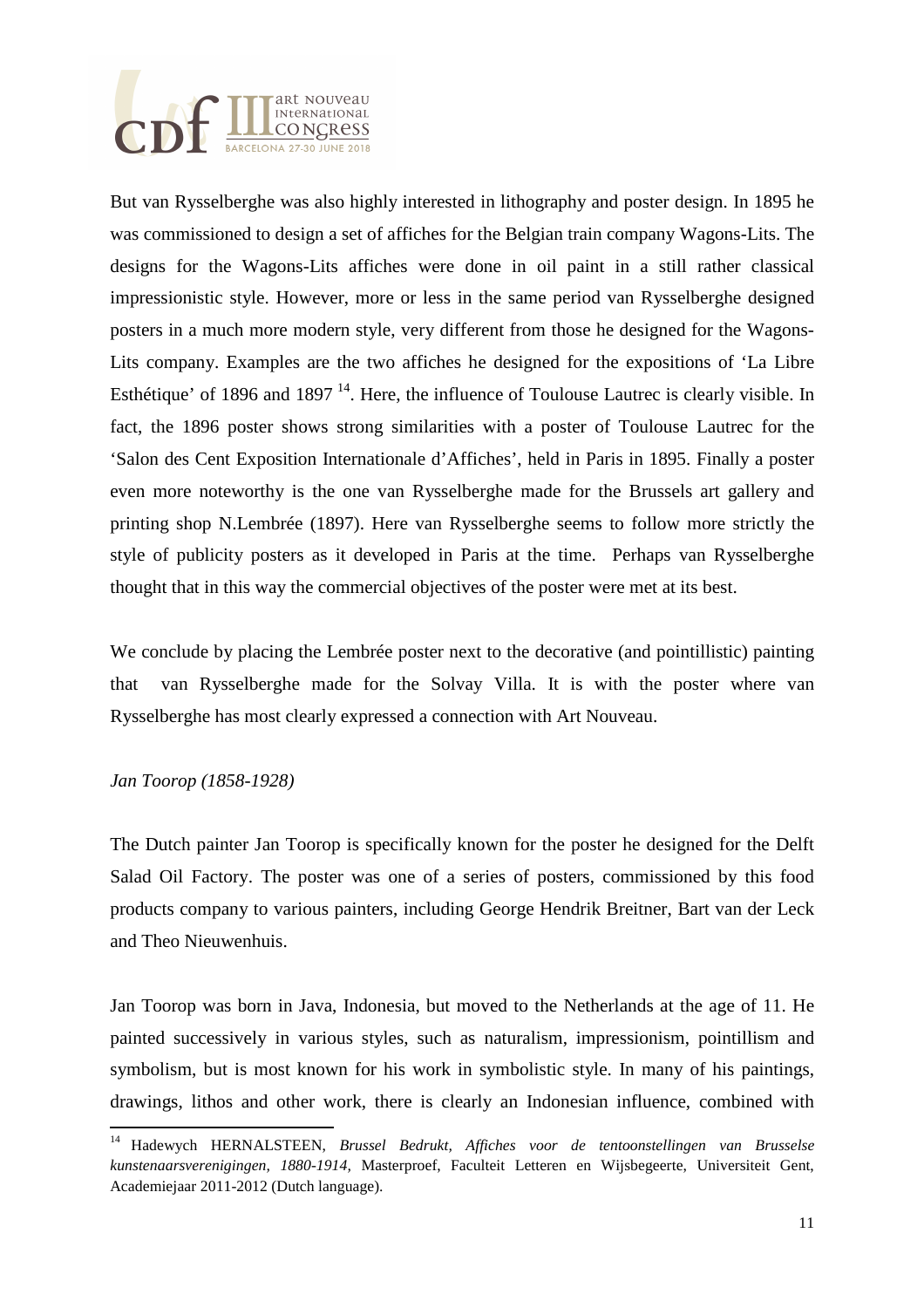

elements of Art Nouveau. Toorop had also a broad European focus, having links with 'Les XX' in Brussels (being a member of that group from 1885-1893), with avant-garde painters in Paris, with the PreRaphaelitic and the Arts & Crafts movements in England, and with the Wiener Secession. In 1902 Toorop was with several artworks represented at the Wiener Secession exhibition. Toorop is generally considered to have had an influence on Gustav Klimt, the founder of the Wiener Secession. In later life Toorop converted to Catholicism, and as a result religion plays a major role in his later works  $15$ .

Examples of artworks by Toorop which clearly reveal an influence of Art Nouveau are paintings like the Song of Times, Fatalism and The Three Brides. It should however also be noted that in a large part of Toorop's oeuvre Art Nouveau elements are totally absent <sup>16</sup>. With respect to Toorop's posters, above mentioned 'Salad Oil'-poster (1894) is generally considered an important example of Dutch Jugendstil. It is because of this poster that in the Netherlands Art Nouveau is, somewhat mockingly, occasionally nicknamed 'Salad Oil' style. Toorop made few other posters, but almost all of them have elements of Art Nouveau. In most cases a woman features at the centre of the poster, while the other parts of the poster are filled with symbolistic and ornamental patterns. Perhaps the only other poster commissioned by a commercial company is the one Toorop made for the Arnhem Life Insurance Company. Here Toorop seems to have followed even stronger a main stream European Art Nouveau style, possibly in an attempt to make the poster more accessible for a large public.

We conclude by placing the 'Salad Oil' poster besides Toorop's painting 'Fatalism' (detail). Both works reveal elements of Art Nouveau. However, while the poster displays a rather formal, straightforward style, the painting is of a highly enigmatic and mystical character, as is so often the case with artworks by Toorop.

*Koloman Moser (1868-1918)* 

l

<sup>15</sup> Paul BEGHEYN SJ, Ruud PRIEM, *Jan Toorop Studies,* Zwolle, Waanders Uitgevers/ Nijmegen Museum Het Valkhof, 2009 (Dutch language).

<sup>16</sup> Ad VAN GAALEN (Ed.) Jan Toorop special, *Studio 2000 magazine,* nr 1, 2013, p. 1-72.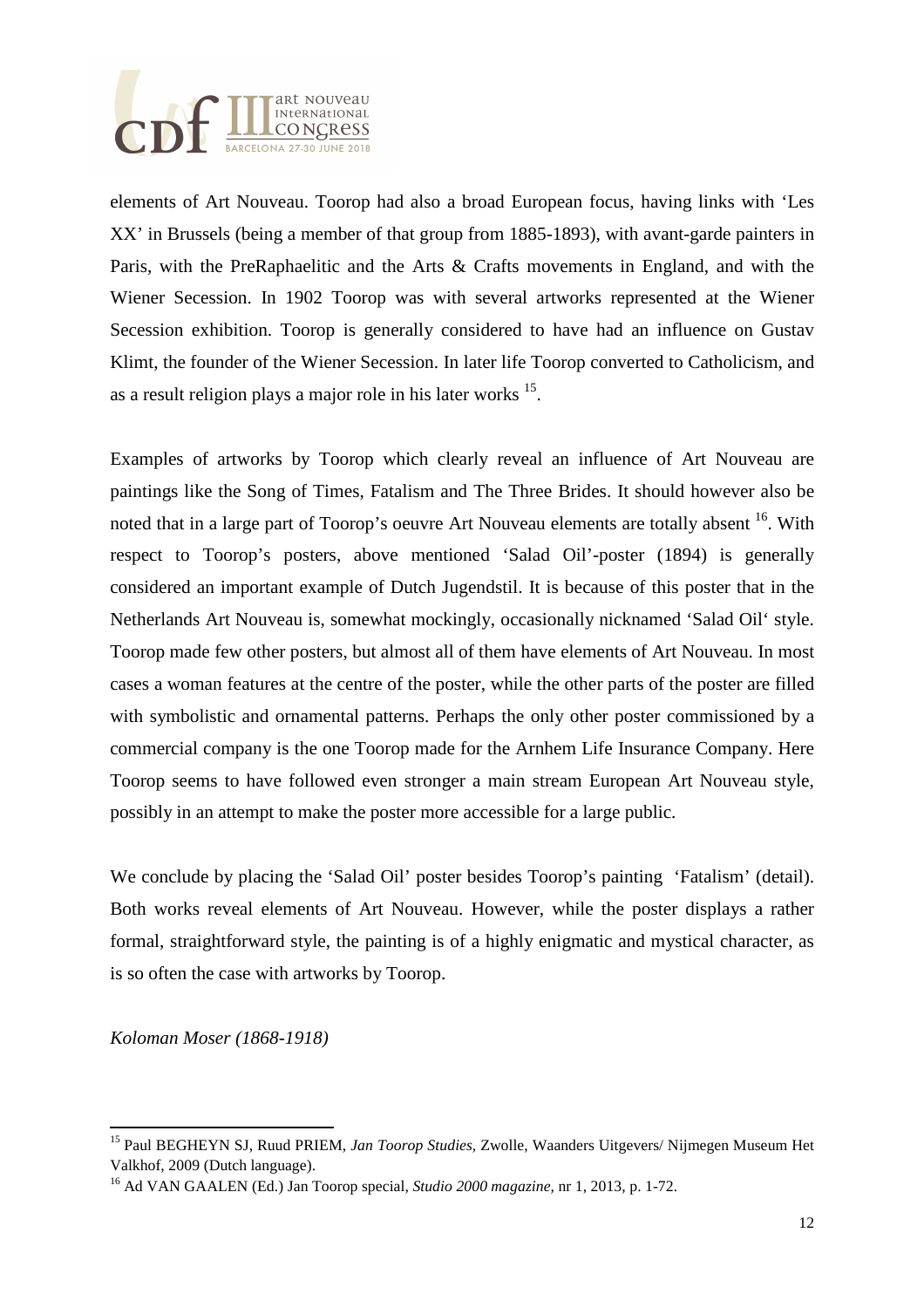

l

In 1897 the Wiener Secession was founded under the guidance of Gustave Klimt and with Koloman Moser, Otto Wagner and Josef Hoffmann among its co-founding members. Six years later, in 1903, Koloman Moser left the Wiener Secession and established together with Josef Hoffmann, and with support from the entrepeneur and banker Fritz Wärndorfer, the Wiener Werkstätte <sup>17 18</sup>.

Among the members of both the Wiener Secession and the Wiener Werkstätte, Koloman Moser was perhaps the most versatile, not only active in the fields of graphics and painting, but also in designing ceramics, stained glass windows (for example for the 'Kirche Am Steinhof'), furniture, porcelain and glass, jewellery, tableware, and even toys for children.

With respect to his style, and in particular his graphic designs, Koloman Moser followed until about 1900 a rather curvilinear style, influenced by French and Belgian Art Nouveau. The drawing, titled 'Girl's Head' ('Mädchenkopf') is a typical example of this period. It served as cover for an issue of Ver Sacrum (1899, nr 4), the magazine of the Wiener Secession. After 1900 Koloman Moser's designs were much more characterised by geometric and linear patterns, partially under the influence of Scottish designers like Charles Rennie Mackintosh and his wife Margaret Macdonald, who both participated in the eighth exhibition of the Wiener Secession in 1900.

Koloman Moser designed a limited number of posters. In 1899 he designed the poster for the fifth exhibition of the Wiener Secession, a poster which shows resemblance to work by the Dutch artist Jan Toorop. The poster 'Lesen Sie' (1900) is one of his few commercial posters, designed for 'Österreichs Illustrierte Zeitung'. Another poster, also in typical European (Belgian-French) Art Nouveau style, is the one he made for the mineral water 'Fürst von Metternich'sche Richardsquelle' (1899). In 1904, the Austrian furniture company Jacob and Josef Kohn requested Moser to design a poster for a new store in Nowo Rodomsk, then

<sup>17</sup> Christian WITT-DÖRRING (ed.): *Koloman Moser: Designing Modern Vienna 1897-1907* (exhibition catalogue, Neue Galerie New York, May 23 – Sept 2, 2013) Neue Galerie New York/Prestel Verlag Munich-London-New York, 2913.

<sup>18</sup> Angela KARASCH (ed.): *Illustrierte Moderne in Zeitschriften um 1900* (Katalog zur Ausstellung der Universitätsbibliothek Freiburg i. Br, 15 Juli bis 31 Aug., 2005), Freiburg i. Br., Universitätesbibliothek, 2005 (German language).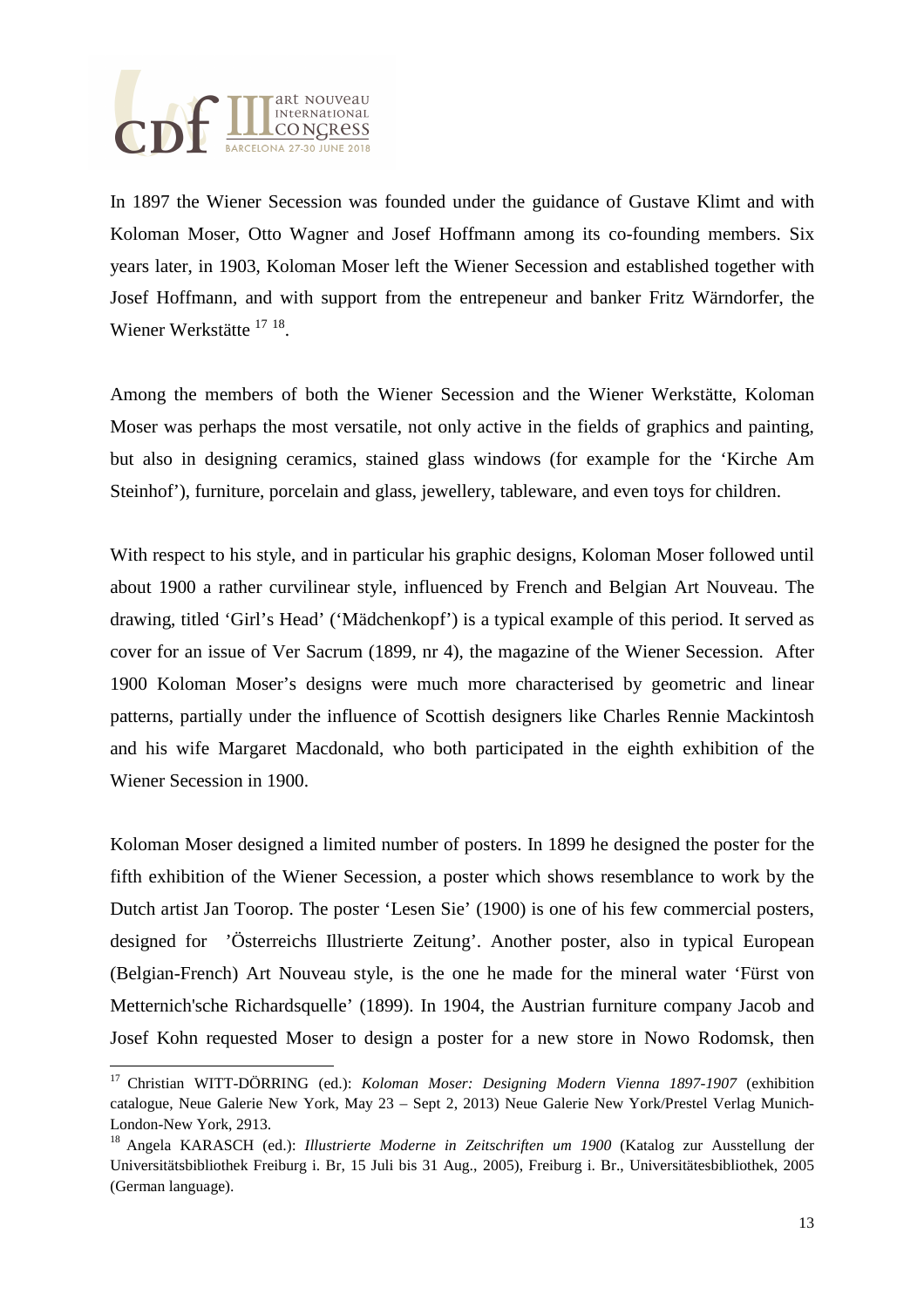

Russia, now Poland. The poster is one of the finest examples of geometric type poster design by Koloman Moser, and displays a very high level of precision and technical skills, but also elegance and creativity.

The last 15 years of his life, Koloman Moser almost completely abandoned his design activities and devoted himself mainly to painting. The paintings have little relation with his previous work. Influenced by the Swiss painter Ferdinand Hodler, Moser painted landscapes, portraits and also various works in a rather symbolistic style.

For Moser, with such an extremely large and varied artistic output, it is difficult to assess the relationship between his poster designs and his other artistic output. Yet, we conclude by comparing the poster 'Lesen Sie' with a graphic work of about the same period, the drawing 'Madchenkopf'. Both works clearly reveal strong elements of Art Nouveau, but the poster could perhaps be considered the most exuberant of the two.

# *Aubrey Beardsley (1872-1898)*

When discussing the development of poster art in England, the name of Aubrey Beardsley cannot be left out. During his short life, Beardsley was one of the most creative, and at the same time one of the most controversial artists associated with Art Nouveau. Beardsley is generally considered to be part of the Aesthetic Movement, an art movement with which, for example, also James McNeill Whistler, William Morris, Dante Gabriel Rossetti, Oscar Wilde and Edward Burne-Jones are associated.

In 1892, Aubrey Beardsley made a short trip to Paris and became acquainted with the work of Henri de Toulouse Lautrec, as well as the work of other major actors in poster design (Chéret, Steinlen). Beardsley also became familiar with the Paris fashion for Japanese woodcuts. In the following years, and partially already before his trip to Paris, Beardsley made hundreds of illustrations, drawings, cartoons, book covers, and also some poster designs. In his drawings Beardsley developed a completely new individual style, characterised by solid but elegant lines, large black and blank fields, and sometimes highly detailed and fine painting.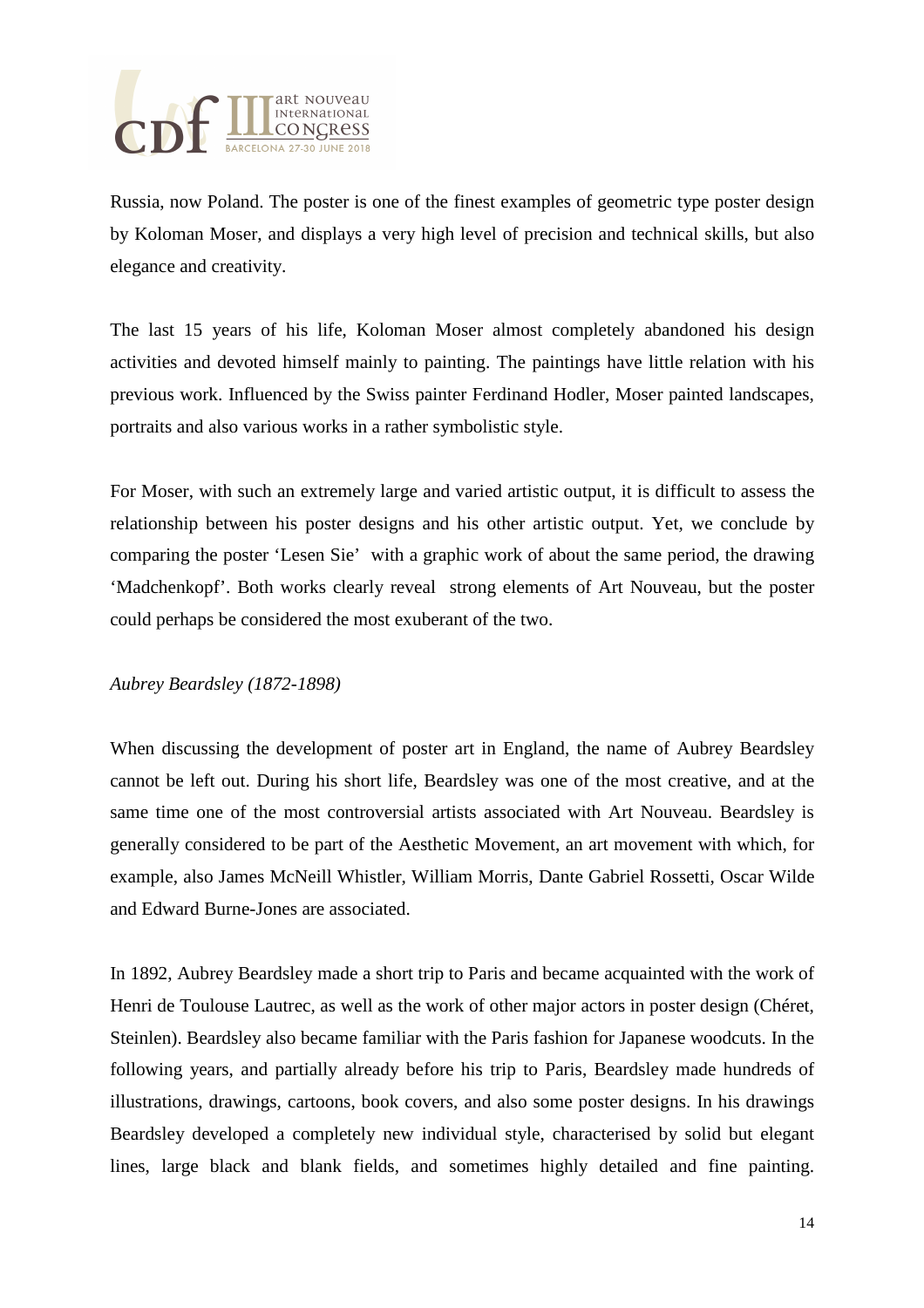

Regarding the themes and subjects of his drawings, there was generally ample room for the decadent, the macabre, the perverse and the erotic, as well as the humoresque and the grotesque. Despite his short life - Beardsley died from tuberculosis at the age of 26 - his work had a major impact on illustrative art in England.

As mentioned, Beardsley was also active in the field of poster design. The first poster made by Beardsley was for John Todhunter's play *A Comedy of Sighs* <sup>19</sup>, and perhaps his most wellknown poster is the one advertising children's books for the publisher T. Fischer Unwin<sup>20</sup>. The only poster Beardsley designed for a manufactured product was the one he drew for the Singer sewing machine company. Interestingly, the poster features an elegantly dressed women, but there is no sewing machine depicted at all.

When comparing Beardsley's posters with his other artistic output, there are clearly commonalities. However, while many of his drawings exhibit strong elements of shock and provocation, this is generally not the case with his posters. What is more, the typical art nouveau elements, which feature in many of Beardsley's works, appear to be somewhat softer and more friendly in the posters, compared to other work. This is understandable, as the posters are meant to stimulate people to go to a theatre, to buy a journal or a product such as a sewing machine, and not tot deter people. To illustrate this difference in appearance between poster and other work, the poster Beardsley made for the play 'A Comedy of Sighs' is placed next to a well-known drawing of Beardsley, titled 'The Fat Lady'. The woman in the 'Comedy of Sighs' poster has clearly a more friendly appearance than 'The Fat lady'.

#### **Discussion and conclusion**

l

In this study, we compared posters designed by different artists with their other artistic output. For all artists considered, at least part of their output is influenced by Art Nouveau. Artists were classified into three categories. The first category regards those who were, at least

<sup>19</sup> R. ISKIN, *The Poster......... ,* p. 47 and Pl 10.

<sup>20</sup> R. ISKIN, *The Poster......... ,* p. 236 and Pl 40.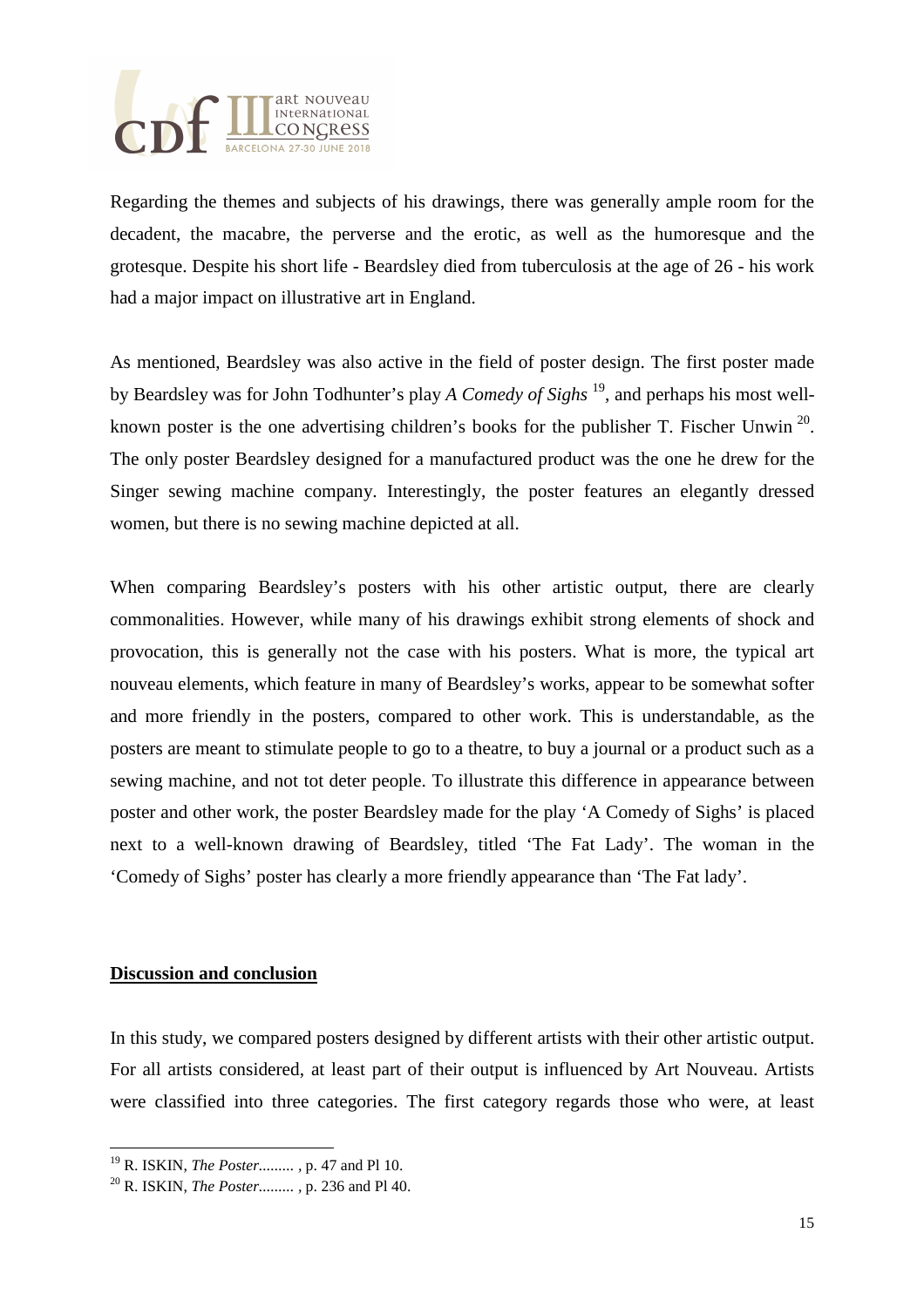

during a certain period, mainly active in designing posters, such as the painters Jules Chéret and Alphonse Mucha. The second category painters were renowned for their other artistic output, but also designed a sizeable number of posters. Representatives of this category are Henri de Toulouse Lautrec and Ramon Casas. The third category is formed by artists who are known for their other artistic output, but designed only a few posters. We include here Maurice Denis, Théo van Rysselberghe, Jan Toorop, Koloman Moser and Aubrey Beardsley.

Though the number of artists considered in this study is small, some concluding observations can be made. For two painters, Chéret and Toulouse Lautrec, it appears that there is a rather direct linkage between their poster designs and their other artistic output. In the case of Chéret, many of his works feature joyous dancing women, dressed in colourful outfits and strong commonalities can be found between Chéret's posters and his other artistic output. Also for Toulouse Lautrec, people, and in particular women, are at the centre of most of his artworks. However, compared to Chéret, individual expressions and human emotions play a much more important role. A difference between posters and other artworks by Toulouse Lautrec is perhaps that in his posters humour and also irony are much more visibly and openly present.

Three painters included in this report seem to show rather large differences between their poster designs and their other artistic output. The most telling example is Maurice Denis. Paintings by Denis are generally characterized by a high presence of symbolism, while also religion features strongly in many of his works. The only poster designed by Denis is painted in a completely different style: it has all the characteristics of Art Nouveau. Also for Belgian painter Théo van Rysselberghe, the limited number of posters he designed are rather distinct from his paintings. A striking example is the poster he designed for the art shop N.Lembrée. Finally, also for Alphonse Mucha, who played such an important role in the development of the poster, it appears that his other artistic output is often of a very different nature when compared to his posters. This is in particular the case with his historic paintings such as 'The Slav Epic'.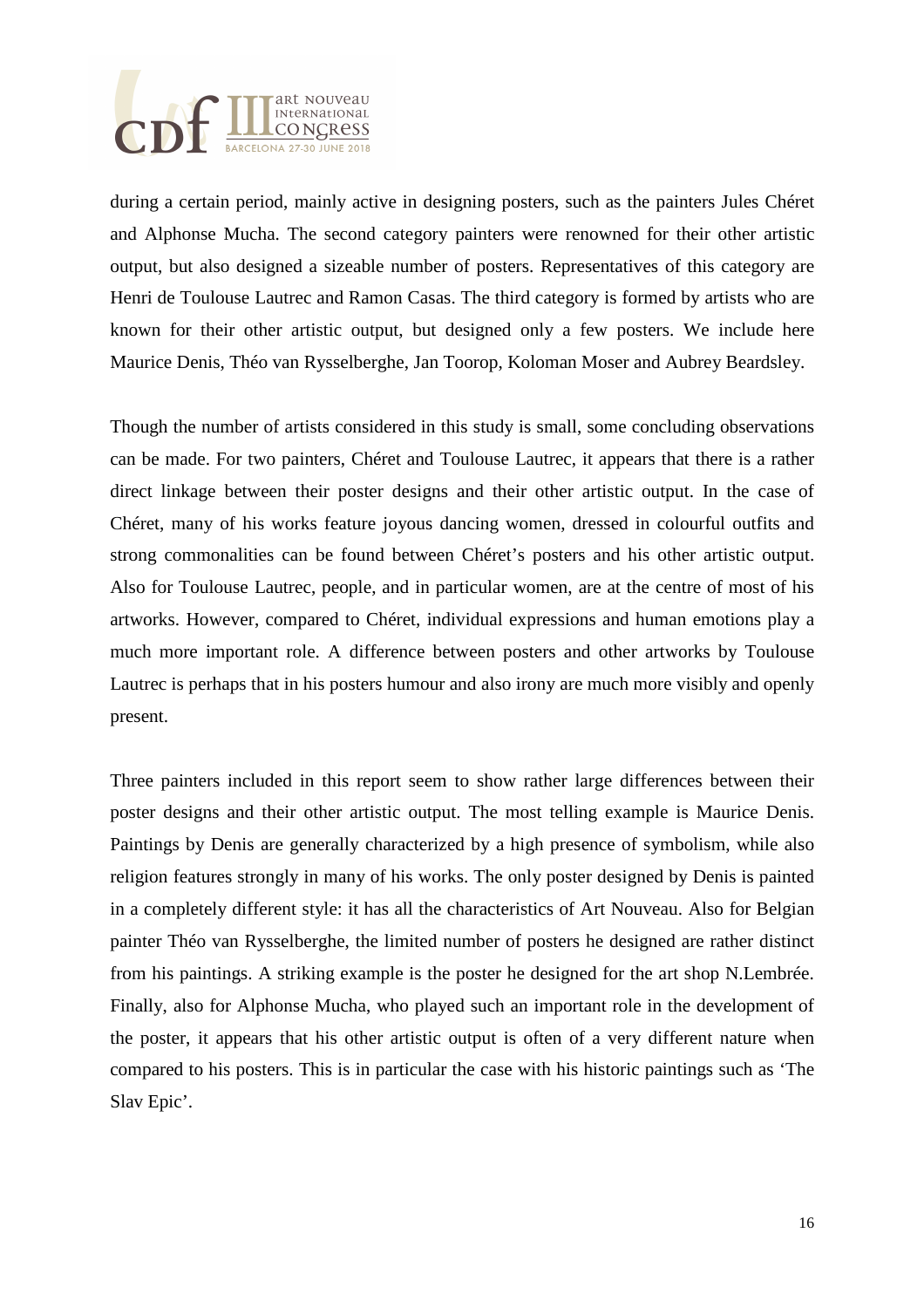

For Casas, Toorop, Moser and Beardsley, the comparison between poster design and other output is complicated. Casas made a sizeable number of posters, but in rather diverging styles. In some of them his own modernistic painting style can be recognized, but in others there is a clear influence of the prevailing French poster style of those days. The posters Casas designed for drinks such as Anis del Mono and his poster designs for bull fights, are again in a different style and link up with Catalan culture. For Dutch painter Jan Toorop it is interesting to see how typical elements of Art Nouveau, such as women with long flowing hair, are incorporated both in many of his symbolistic paintings as well as in his most well-known poster, the one for Delft salad oil. For Koloman Moser, an interesting aspect of his work is the transition from a curvilinear French Belgian inspired Art Nouveau style to a more linear and geometric style, presumably under the influence of artists from Scotland such as Charles Rennie Mackintosh and Margaret Macdonald. Finally, the English painter Aubrey Beardsley is in particular known for his provocative and partially highly erotic drawings. In terms of style and design, there are clearly resemblances between the few posters he designed and his other artworks. However, the posters are void of the shock elements which characterise so many of his other artworks. All in all, in most of the posters designed by the artists included in this report, elements of Art Nouveau are clearly present. This is far less the case in most other artistic output by the same artists.

Finally, it is important to stress that only nine artists are discussed in this report. When a similar study as the present one would be done on a larger scale, various other names can and should be included for each of the three categories of artists listed above. Thus, for the first category, apart from Chéret and Mucha, other artists to be considered are for example Eugène Grasset, Paul Berthon, Henri Privat-Livemont, and possibly also the Americans Will Bradley and Louis Rhead. Candidates to be included in the second category are for example Théophile Steinlen, Jules-Alexandre Grün, Alessandre de Riquer, Emil Orlik, Josef Auchentaller and Manuel Orazi. Finally, for the third category other Nabis painters like Pierre Bonnard and Henri Gabriel-Ibels, but also the Scottish artist Charles Rennie Mackintosh and the Russian painter Léon Bakst might be included. When the study would be scaled up accordingly, it will give a better and more complete picture how poster design relates to other artistic output.